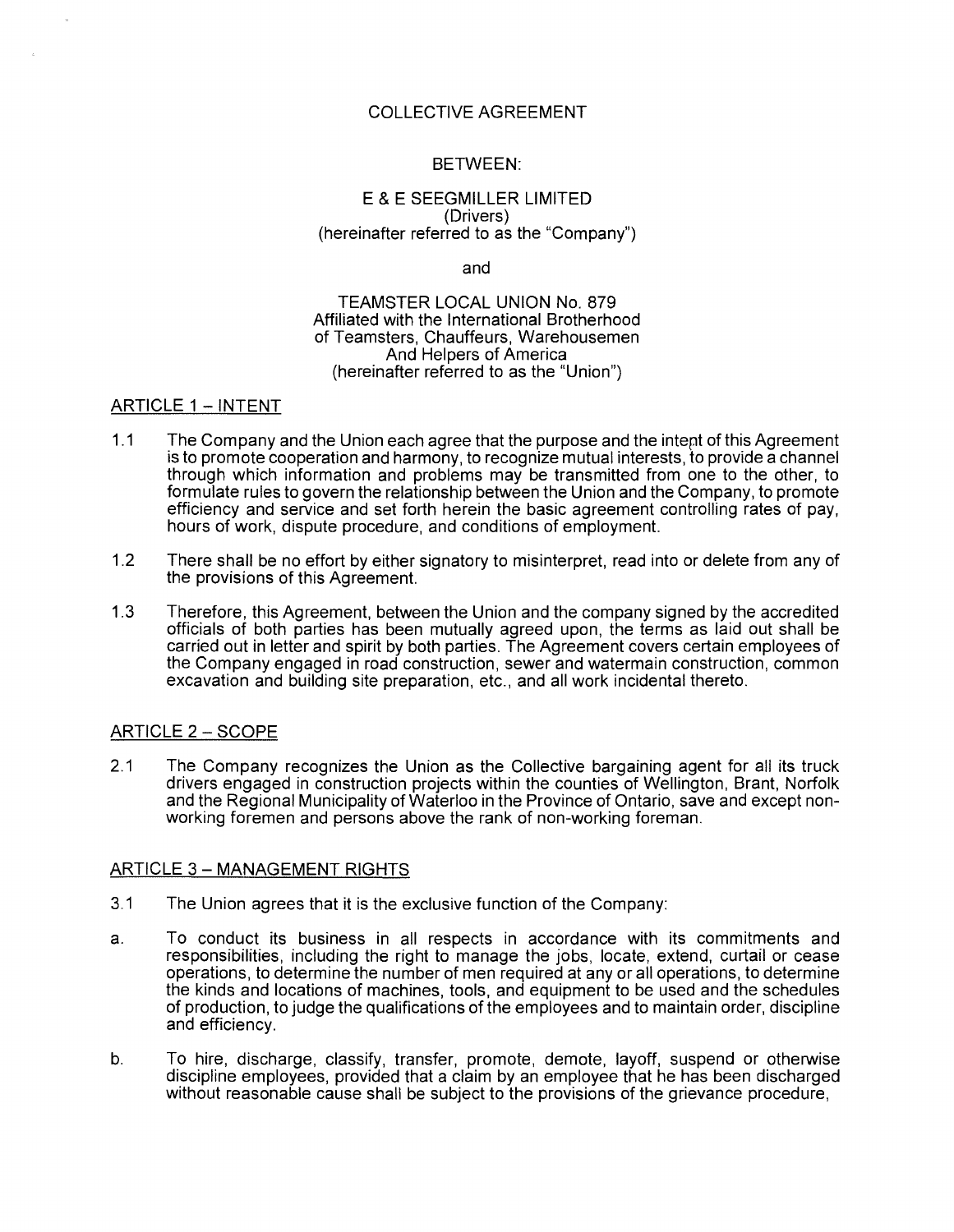c. To make, alter from time to time, and enforce reasonable rules of conduct and procedure to be observed by the employees.

It is agreed that these functions shall not be exercised in a manner inconsistent with the express provisions of this Agreement.

### ARTICLE 4 - **UNION** SECURITY

- 4.1 It is agreed that all Union members as of the signing of this Agreement shall maintain their Union membership in good standing for the duration of this contract as a condition of employment.
- 4.2 New employees shall make application for membership in the Union at the time of hiring, and shall become and remain members of the Union in good standing as a condition of employment after having completed sixty (60) working days. A member in good standing shall be defined for the purpose of this Agreement to be an employee who falls under the terms of this Agreement and whose Union initiation fee and Union dues are not in arrears.
- 4.3 The Company agrees to deduct union dues in a manner and as directed by the local union from all employees, including probationary employees, and remit such monies so deducted to the Union on or before the 20th day of the month. Additionally, the Company, upon proper authorization in writing by the employee, shall deduct any initiation fee due. The Union agrees to save the Company harmless from all deductions made under this clause.
- 4.4 The Union will supply the Company with application Membership and Deduction forms which shall be signed by new employees on the day of hire. All completed copies of Application for Membership forms shall be returned to the Union and shall serve as notification of commencement of employment. Upon termination of employment of an employee the Company shall notify the Union in writing of such termination at the time the monthly dues remittance is forwarded to the Union.
- 4.5 The amount of monthly dues will be established in accordance with the constitution or bylaws of the Local Union, and the Company shall be officially notified of the amount of such dues.
- 4.6 The employer will, at the time of making each remittance to the Union, specify the employees from whose pay such deductions were made and include the Social Insurance Number.
- 4.7 If an employee is absent because of sickness or holidays, and has not sufficient pay to his credit, his Union dues shall accumulate and shall be deducted upon notification in writing of such arrears from the Union. The Union will save the Company harmless from any deduction that the Union directs under this clause.
- 4.8 T-4 slips: The Employer shall show the total annual dues deduction on the employee's T-4 slips.

## ARTICLE 5- **DISCRIMINATION**

5.1 No person shall be refused employment or in any manner be discriminated against or coerced, restrained or influenced, on account of membership or non-membership in any labour organization.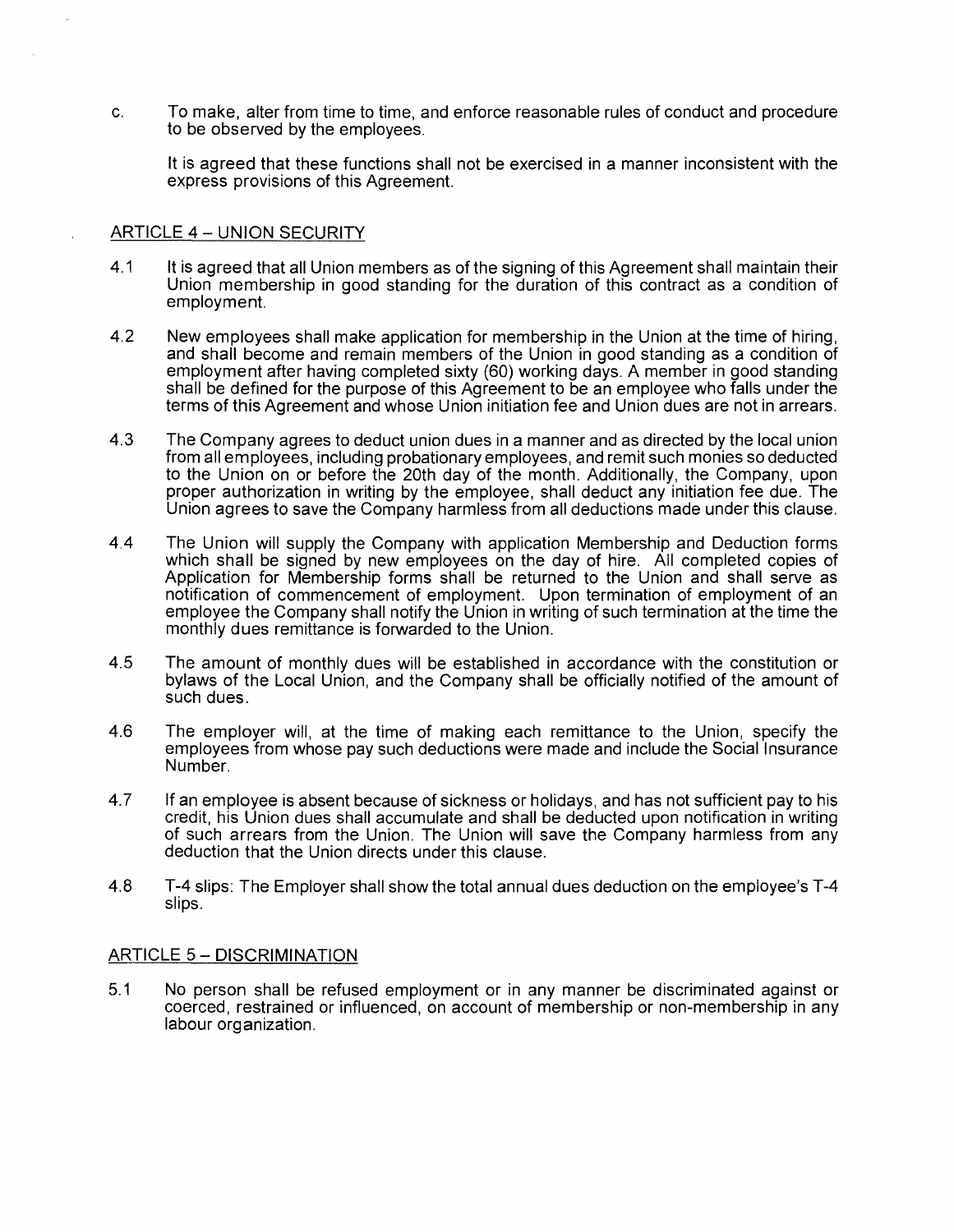# ARTICLE 6- **UNION** REPRESENTATION

- 6.1 The Union shall inform the Company in writing of the name of the Steward and of any subsequent change in the name of Stewards. The Company shall not be asked to recognize any Steward until such notification from the Union has been received.
- 6.2 Providing it is consistent with management's obligation to maintain an efficient working force, in the event of a shortage of work that necessitates a layoff, the Steward shall be retained in the work force and shall be the last man laid off in his classification.
- 6.3 It shall be the Steward's duty to process grievances as outlined in Article 7 of this Agreement. The Steward's duty shall in no way, conflict with his duties to his Employer and he shall be held responsible for the same quantity and quality of work as other employees.
- 6.4 Should there be any cause to discharge a Steward, the Employer shall, in every case, notify the local Union in writing, so that the local Union is in receipt of such notification before such discipline or discharge. However, the Company reserves the right to insist that a Steward leave the premises.
- 6.5 Upon reasonable request made to the Employer, or his designated representative, an accredited Union Official shall be granted access to various jobsites for the purpose of satisfying himself that the terms of this Agreement are being complied with, provided that the work on the project is not interfered with. It is understood that if the Union Official wishes to consult with Company Employees, any consultation will occur outside working hours.
- 6.6 The Union shall have the right to appoint or elect a reasonable number of Stewards in each yard or area to assist employees in presenting their grievance to the Employer, and supervise the administration of this Agreement.
- 6.7 If the Company requests a Steward to settle a grievance during regular working hours, then the Company will continue to pay his regular wages.

## ARTICLE 7 - GRIEVANCE PROCEDURE AND ARBITRATION

7.1 Any difference, disputes or complaints arising over the interpretation or application of this Agreement shall be submitted in writing in triplicate on forms supplied by the Union and signed by the aggrieved employee. There shall be an earnest effort on the part of both parties to settle such grievances promptly through the following steps:

#### STEP 1

By a conference between the aggrieved employee and his immediate supervisor. The employee may be accompanied by his Steward. The foreman shall give his decision within two (2) full working days.

Failing Settlement, then:

## STEP 2

Within ten ( 10) full working days following the decision in Step 1, the aggrieved employee (s) and/or an official or officials of the Union shall meet with representatives of the Employer, at which time the written record of the grievance shall be presented. The decision shall be given in writing within five (5) full working days following this meeting.

7.2 Failing a settlement under Step 2 of any difference between the parties arising from the interpretation, administration, or alleged violation of this Agreement, including any question as to whether a matter is arbitrable, such difference may be taken to arbitration as hereinafter provided, and if no written request for arbitration is received within ten (10) full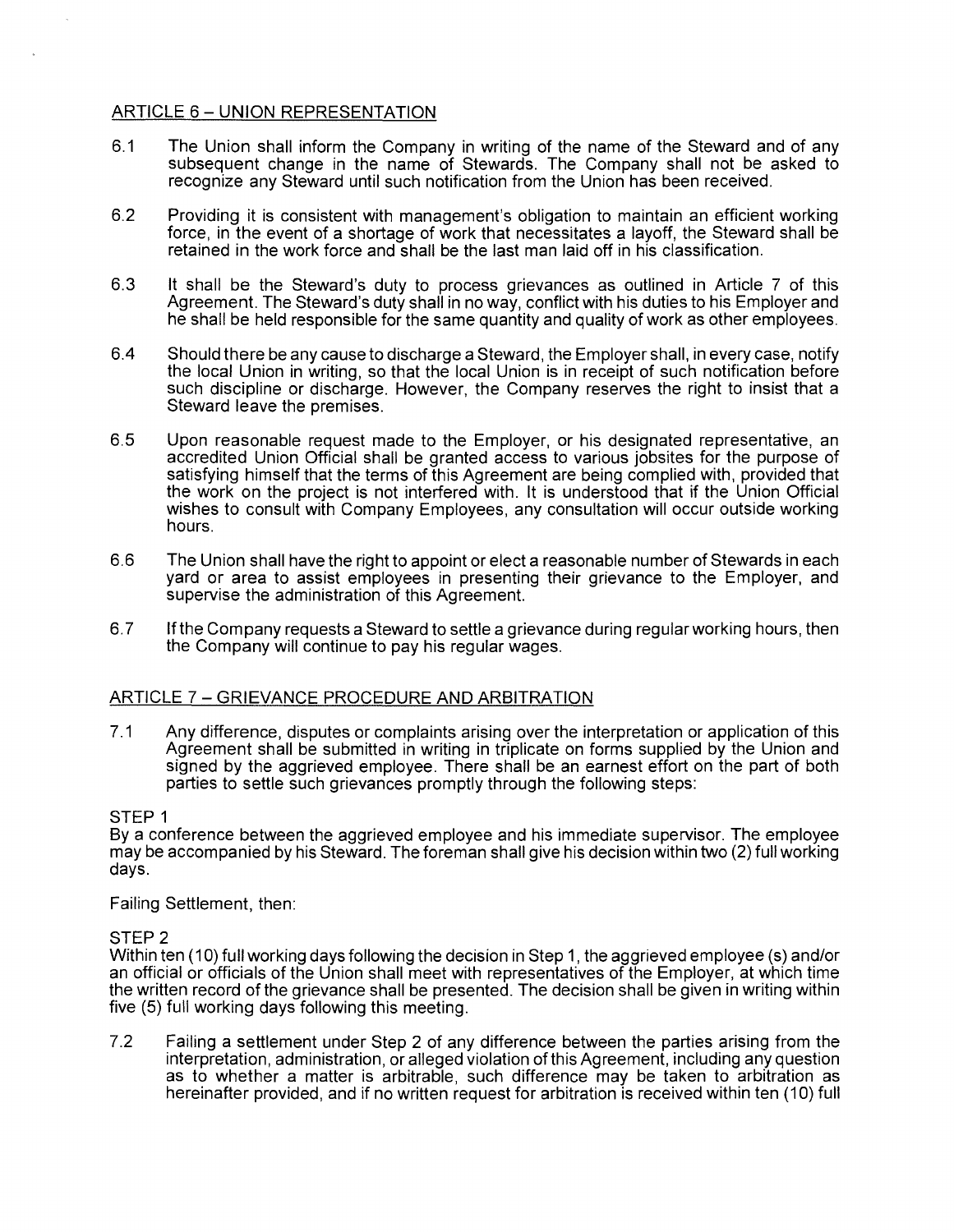working days after the decision in Step 2 is given, it shall be deemed to have been abandoned.

- 7 .3 Prior to proceeding to arbitration, the parties may agree to utilize the service of a Grievance Mediator within the time limits as set out herein.
- 7.4 No complaint or grievance may be submitted or considered under the grievance procedure unless it has been presented within ten (10) working days after the circumstances giving rise to the grievance occurred or originated.
- 7.5 Any complaint or grievance concerning or affecting a group of employees shall be originated at STEP 2.
- 7.6 Any complaint or grievance as to the interpretation or alleged violation of the provisions of this Agreement arising directly between the Employer and the Union, affecting the Union or Employer, as such, either party shall have the right to file a grievance beginning at STEP 2 of the grievance to procedure as outlined above. Such grievance shall conform to the provisions of this Article and, if it is not resolved, may be processed to arbitration in the same way as the grievance of any employee.
- 7. 7 A claim by an employee that he has been unjustly discharged or disciplined shall be treated as a grievance if a written statement of such grievance is lodged with the Employer within five (5) working days after the discharge or discipline is effected. Such special grievance may be settled under the Dispute Procedure by:
	- a. confirming the Employer's action in dismissing the employee,
	- b. reinstating the employee with full compensation for time lost, or,
	- c. by any other arrangement which may be deemed just and equitable.

It is expressly agreed that probationary employees shall not have recourse to the grievance procedure.

## ARTICLE 8 - ARBITRATION

- 8.1 When either party requests that a dispute be submitted to arbitration as hereinbefore provided, it shall notify the other party in writing by registered mail, and, at the same time, nominate an arbitrator. Within five (5) full working days after receipt of such notification, the other party shall nominate an arbitrator, and failing to do so, the notifying party shall have the right to request the Minister of Labour of the province of Ontario to appoint such nominee. The two (2) arbitrators so nominated shall attempt to select by agreement, a chairman within a period of five (5) full working days following the date of their appointment, they will then request the Minister of Labour for the Province of Ontario to appoint a Chairman.
- 8.2 No person may be appointed as an arbitrator who has been involved in an attempt to negotiate or settle the grievance.
- 8.3 No matter may be submitted to arbitration, which has not been properly carried through the proper steps of the Grievance procedure.
- 8.4 The Arbitration Board shall not be authorized to make any decision inconsistent with the provisions of this Agreement, nor to alter, modify, or amend any part of this Agreement or to substitute any new provisions.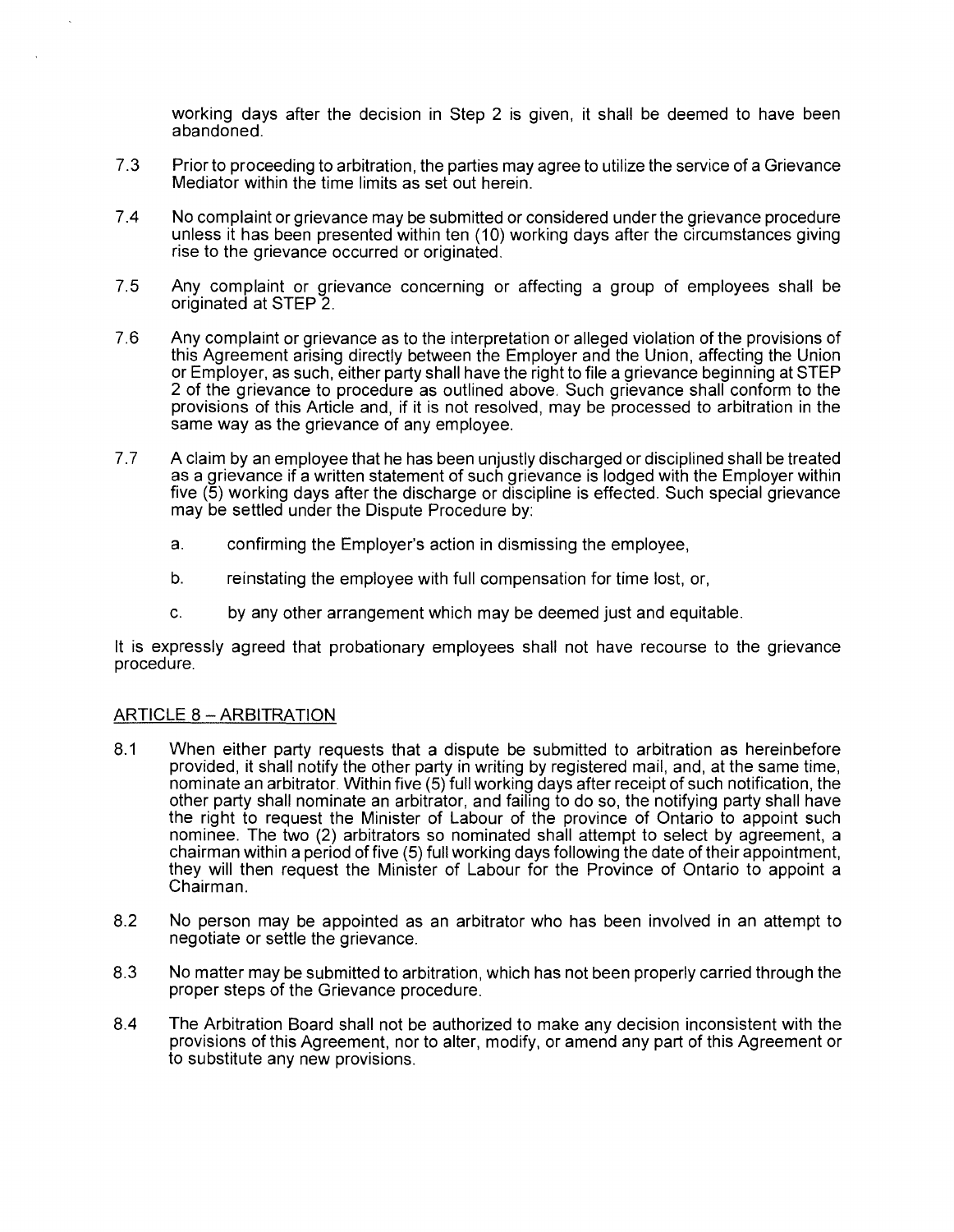- 8.5 The proceedings of the Arbitration Board will be expedited by the parties hereto, and the decision of the majority of such Board will be final and binding upon the parties hereto and the employees concerned.
- 8.6 Each of the parties hereto will bear the expense of the arbitrator appointed by it, and the parties will jointly bear the expense of the Chairman of the Arbitration Board.
- 8.7 a. The nature of the grievance, the remedy sought and the section of sections of the Agreement which are alleged to have been violated shall be set out in the written record of the grievance and may not be subject to change in later steps.
	- b. in determining the time which is allowed in the various steps, Sundays and Holidays shall be excluded and any time limits may be extended by agreement in writing or by mutual agreement.
	- c. if advantage of the provision of Article 7 and 8 hereof is not taken within the time limits specified herein, or as extended in writing as set out above, the grievance shall be deemed to have been abandoned and may not be re-opened.

## ARTICLE 9 - SENIORITY

- 9.1 New employees will serve a probationary period of sixty (60) working days before acquiring seniority rights. Their seniority will then date back to their starting date with the Company.
- 9.2 When it is necessary to layoff or rehire employees who have been laid-off, the employees to be laid-off or rehired shall be selected on the basis of seniority in there job classification combined with performance of work assigned. As between two (2) employees whose performance of work has been equal, seniority shall govern the selection, and for this purpose, seniority records shall be maintained by the Company and shall be open for inspection by duly accredited representative of the Union.
- 9.3 Seniority will not be broken due to absences from employment, because of sickness, accident or other unavoidable reasons, which justify such absence.

An employee shall lose his seniority if he:

- a. voluntarily quits the employ of the Company,
- b. is discharged and not reinstated through the grievance procedure,
- c. is laid-off and is not re-employed within eighteen months (18) from the date of layoff,
- d. fails to return to work within eight (8) calendar days after he has been notified by the Company by registered mail, or if he fails to notify the Company within five (5) days of notice of his intention to return.
- 9.4 An employee who is requested to return to work and who is not immediately available may be passed over and a more junior employee may be called instead, subject to displacement by the more senior employee when he does report to work within eight (8) days of notification to do so.

## ARTICLE 10 - STRIKES AND LOCKOUTS

10.1 The Union agrees there will be no strike during the term of this agreement and the Company agrees there will be no lockout.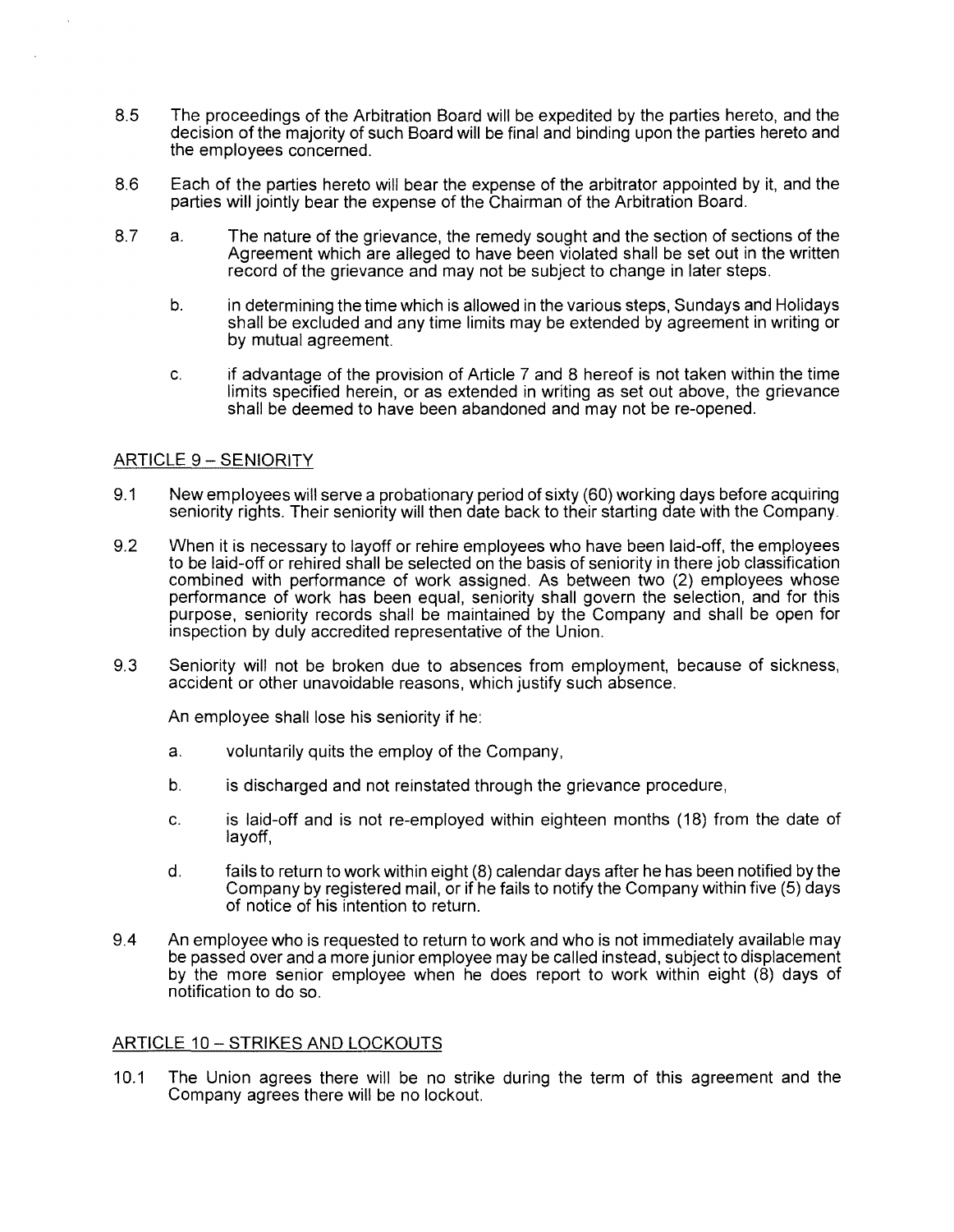The works "strike" and "lockout" as defined in the Agreement shall mean "Strike" and "Lockout" as defined in the Ontario Labour Relations Act.

### ARTICLE 11 - UNION JURISDICTION

11.1 Should any jurisdictional question arise as between the union and any other union or unions, it shall be the responsibility of the union to resolve such question without interference with the company's operations. While the company recognizes that the Union may not be in a position to control all such situations, it reserves the right to lodge a grievance if the Union has failed to exert sufficient efforts to prevent losses due to jurisdiction problems.

### ARTICLE 12 - GENERAL PROVISIONS

12.1 It is to the mutual advantage of both the Company and the employees, that employees should not operate vehicles, which are not in a safe operating condition and not equipped with the safety appliances required by law. It shall be the duty of employees to report promptly in writing to the Company all defects in equipment. It shall be the duty of the Company to maintain all vehicles in safe operating condition in accordance with Provincial Regulations.

The Company agrees to supply a "Pre-Trip" book for each piece of equipment that the employees operate on a daily basis. Each booklet shall be carbonated and this booklet shall be kept in the equipment at all times for safety reasons.

- 12.2 It is agreed between the Company and the Union, having regard for safety and drivers' health factor that all units covered by this Agreement shall have adequate heaters, windshield wipers, windshield washers, and defrosters installed.
- 12.3 The Company shall not compel any driver to operate a vehicle illegally. Should the Company request or condone a driver to perform an illegal act, the Company will be responsible for all fines and actions taken against the driver arising from the illegal act.
- 12.4 It is mutually agreed that a form shall be supplied to the driver on which to report defects in equipment with sufficient copies so that one can be available for the driver and so that the office of the Company will have a copy of this report on file. When a defect report form is received by the Company, a truck mechanic will make an inspection of the unit in question, and, if necessary place an "Under Repair" tag on the truck, only to be removed when equipment is repaired.
- 12.5 Employees shall report immediately by phoning dispatch or office, in complete detail, all accidents, including the names and addresses of all witnesses to the accident and including any traffic violation or incident that would affect the Company's CVOR record.
- 12.6 No driver shall be permitted to allow anyone except employees of the company who are on duty, or any other truck drivers broken down on the highway, to ride in or on his truck except by written authorization of the Employer.
- 12.7 Employees shall report immediately to the employer any and all loss, damage or shortage of merchandise or equipment together with written statement of the cause thereof.
- 12.8 Employees shall be given opportunity to bid according to seniority on permanent vacancies or new job openings provided that they are qualified to perform the available work in the judgement of the Company. The Company shall not make a decision as to the qualifications of an employee until an employee has been given an opportunity to perform the work bid, provided he indicated he has a record of experience in the job and is physically fit, subject to Article 14 of the body of the Agreement and has the proper license to qualify.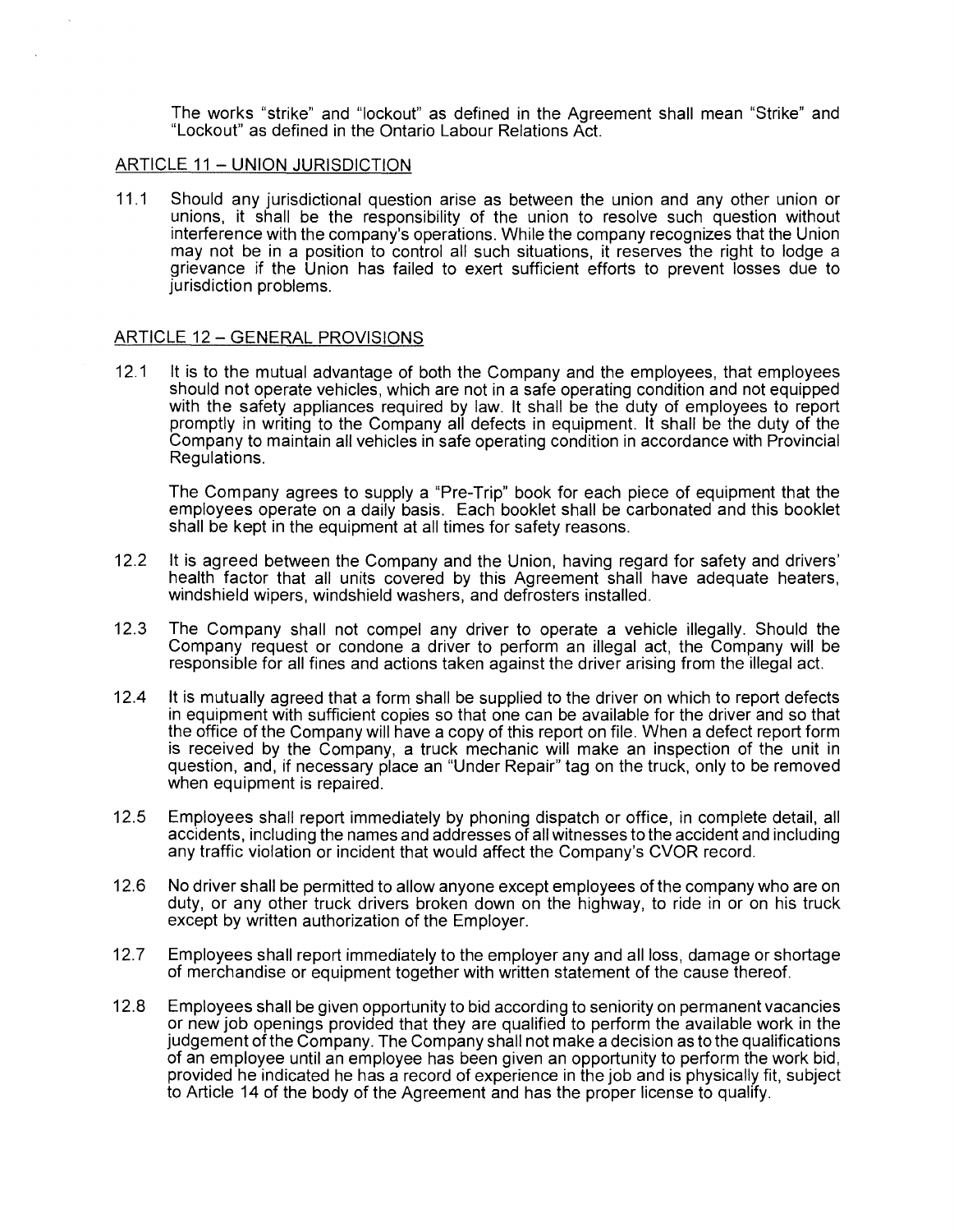- 12.9 Employees who have gained seniority in the Company will be allowed to work on outside jobsites not covered by this Agreement where there is a requirement and job opening. Employees who have been hired in Waterloo County, who leave to follow projects, not covered by this Agreement, shall receive the lower hourly rate and hours of work in lower rate area and higher hourly rate and hours of work in higher rated area. The benefit package of the Local Agreement will be maintained while the employees work on an outside project.
- 12.10 It is the Employers policy to continue its past practice in the hauling of materials to and from the available jobsite or projects operated by the Company, providing the trucks are available to do so.
- 12.11 If the Company acquires another Union Company by way of purchase or merger, and the operations of those two companies are merged, then the seniority of the active employees will be dove-tailed, including those employees who are off work due to sickness or injury. If the Company acquiring the Union business or merged company does not require all the employees after the merger, layoffs will commence at the bottom of the dove-tailed active seniority list, and such employees shall remain on the active seniority list for the purpose of recall for a period not exceeding one year.
- 12.12 The Company agrees to supply the Float and Boon Truck Operators with up to two (2) pairs of coveralls per week if requested.
- 12.13 Stewards will be provided with a copy of the Annual Pension Plan meeting minutes.
- 12.14 Wages will be paid, bi-weekly, on Thursdays. In the event of abuse of this provision due to no-attendance at work on Fridays, the company will be free to revert to the present practice of Friday paydays.
- 12.15 When hiring trucks the Company will give preference to companies with contractual relations with the Teamsters Union provided they have suitable equipment and the rates are competitive. All Owner Operators must be cleared by Teamsters.
- 12.16 An employee called into the office for matters pertaining to discipline will be accompanied by the Steward at the employee's request.

## **ARTICLE 13 - BULLETIN BOARDS**

13.1 The Company agrees to permit posting of any notice of Union meetings or functions on Bulletin Board conspicuously placed and provided for that purpose. The Union agrees to submit such notices to management for approval before posting.

The Company also agrees to distribute such Union notices to the employees with pay stubs following submission by the Union.

## ARTICLE 14 - MEDICAL EXAMINATIONS

- 14.1 Any medical examination requested by the Employer shall be promptly complied with by all employees provided, however, that the Employer pays for all such examinations. The Company reserves the right to select their own medical examiner or physician and the Union may, if in their opinion, they think an injustice has been done any employee, have said employees re-examined at the Union's expense.
- 14.2 When a medical examination is required by the Company, the following conditions shall apply:
	- a) If any employee takes a medical examination during his normal working hours, he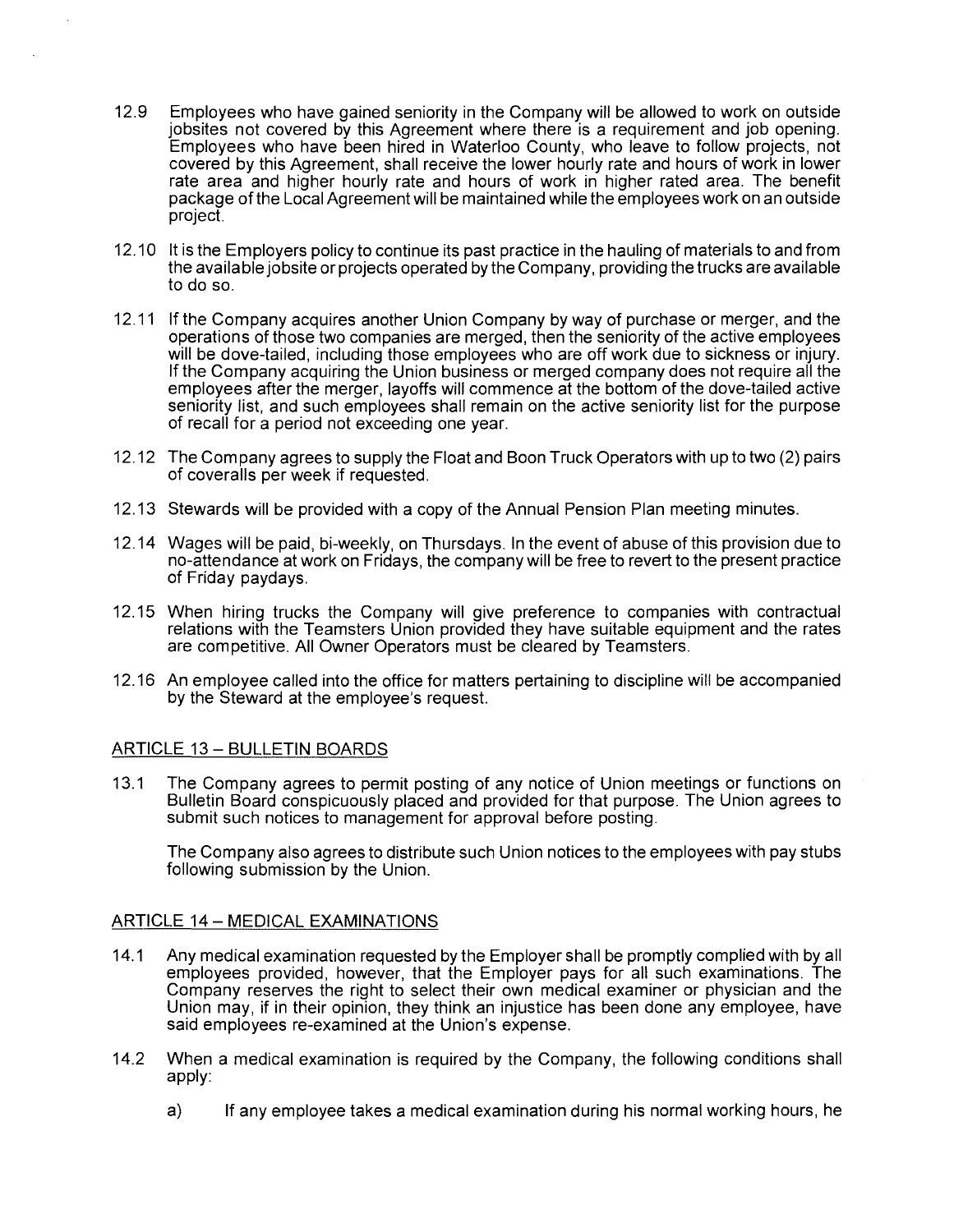shall be paid for the time involved and thus not lose any pay as a result of his taking a medical examination.

- b) If the medical examination is taken after working hours, the employee shall not be paid for the time involved, but shall in such cases, receive at least three (3) days notice prior to the appointment with the doctor.
- c) In all cases, employees shall be supplied a copy of the medical report.

### ARTICLE 15-WORKING CONDITIONS

- 15.1 Employees shall be entitled to a ten (10) minute break in the forenoon and afternoon at a reasonable time given by authority. The Stewards and business representatives of the Union shall assist in eliminating abuses if the aforementioned should occur.
- 15.2 Company rules and regulations governing the conduct of the employees as outlined in the attached Schedule"A" will be observed by all employees, violations of which will be cause for discipline or discharge. The Company reserves the right to make new rules, amend and/or alter present rules, said changes to be forthwith communicated to the Union and Stewards in order that the Union may have the opportunity to protest if it believes that such rule or regulation is inconsistent with the provisions of this Agreement. Nothing in the foregoing shall preclude the right of the Union to process such protest through the grievance procedure.
- 15.3 Employees shall be entitled to a lunch break of not less than one-half (1/2) hour, to be taken at a reasonable time during his work shift, but not later than the sixth (6th) hour of said shift.
- 15.4 When the Company requires employees to take courses to increase their knowledge, the employees will be paid for time lost if the course is taken during working hours at their basic non-overtime hourly rate.

## ARTICLE 16-SAFETY, SANITATION & SHELTER

- 16.1 On all jobs where more than five (5) employees are continuously employed, shelter (heated when necessary) will be provided for employees to eat their lunch and store their clothing. Sanitary toilets shall be provided in accordance with the municipal health regulations. It is understood that the provisions of this section do not apply to jobs of short duration.
- 16.2 It is further agreed that drinking water will be provided for employees on all jobs and that washing water will be provided where outlets are available to the company. Further, if a trailer is used as lunchroom facilities, tool storage area will be partitioned off where practical.
- 16.3 The Company agrees to supply each employee with appropriate head protection free of charge if needed in his duties.
- 16.4 Every employee shall, as a condition of employment, own and wear suitable protective footwear and other personal protective equipment required in the normal course of his duties.
- 16.5 Special clothing required under abnormal conditions or during inclement weather will be supplied by the employer at cost to the employee. Full repayment will be made when the employee returns his special clothing to the Company. Worn or damaged gear will be replaced at no cost to the employee.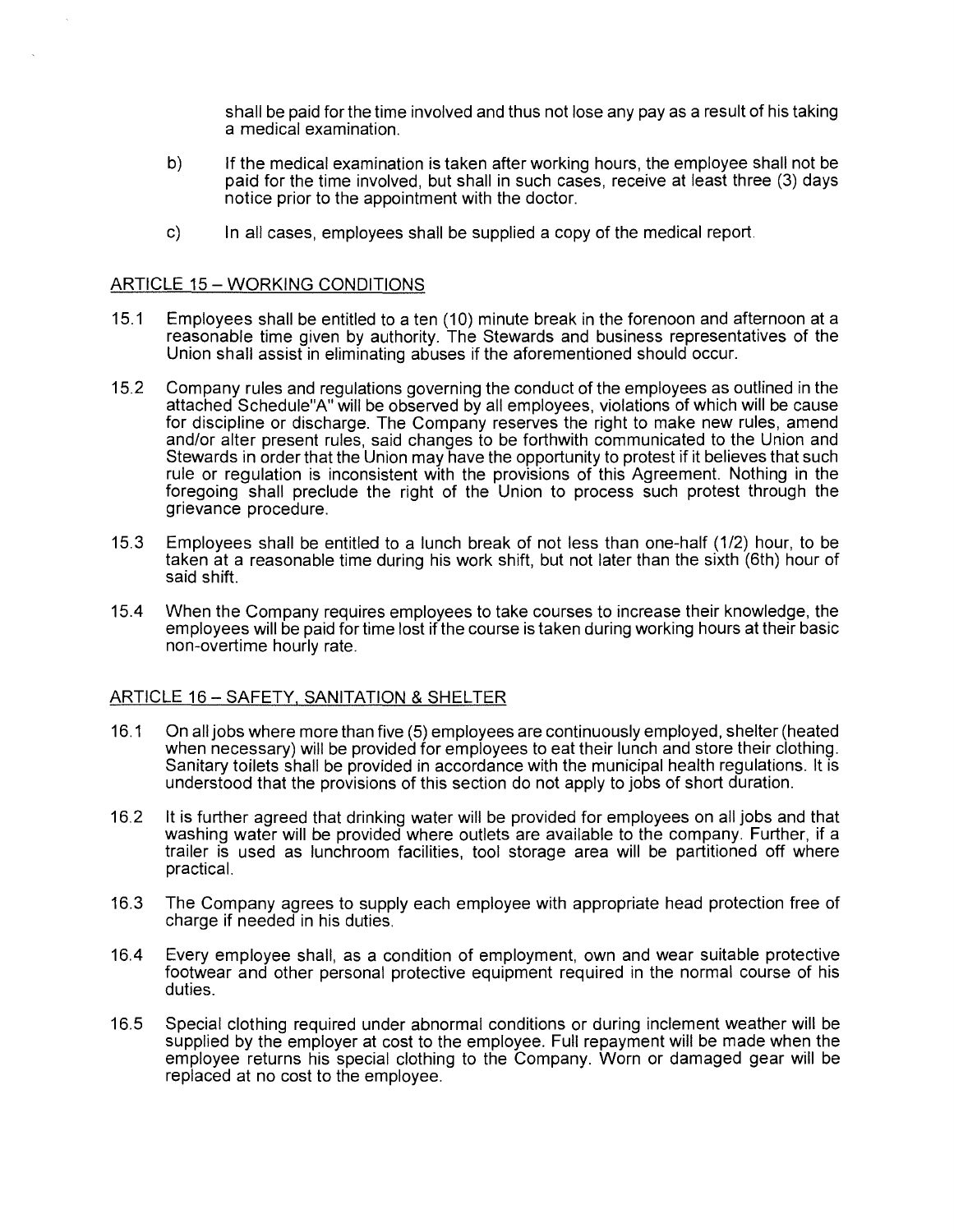- 16.6 The employer, the employees and the Union agree to abide by the provisions of the Occupational Health and Safety Act, copies of, which will be made available.
- 16.7 The Company agrees to provide a voucher worth the sum of two hundred and fifty dollars (\$250.00) per year towards the purchase of CSA approved (minimum 8 inch) safety boots by the first pay in May of each year. Employees must have at least one (1) year seniority and worked a minimum of four (4) months during the year. There is no cash value in the voucher if the two hundred and fifty dollars (\$250.00) is not used in its entirety (the voucher may be used for insoles, spray, laces and safety boots). The Company agrees to provide a list of approved vendors from which the employees may purchase such boots.

# ARTICLE 17- DURATION

17.1 Unless changed by mutual consent, the terms of this agreement shall continue in effect January 1, 2020 until December 31, 2022, and shall continue automatically from year to year thereafter unless either party shall give notice to the other party in writing within ninety (90) calendar days from the termination date of its intent to commence bargaining.

IN WITNESS WHEREOF the parties hereto have caused these presents to be signed by their proper officers, this  $\frac{1}{2}$  day of  $\frac{1}{2}$  *work* , 2021.

E & E SEEGMILLER LIMITED (TRUCK DIVISION)

TEAMSTER LOCAL 879 (Affiliated with the International Brotherhood of Teamsters)

John McCann Président

DOD<br>Danny Mitchell<br>Secretary-Treasure

Secretary-Treasuren

(indua Reain

Darren Hogan Business Representative Mitchell<br>
Mitchell<br>
Hogan<br>
Sis Representative  $\bigcup$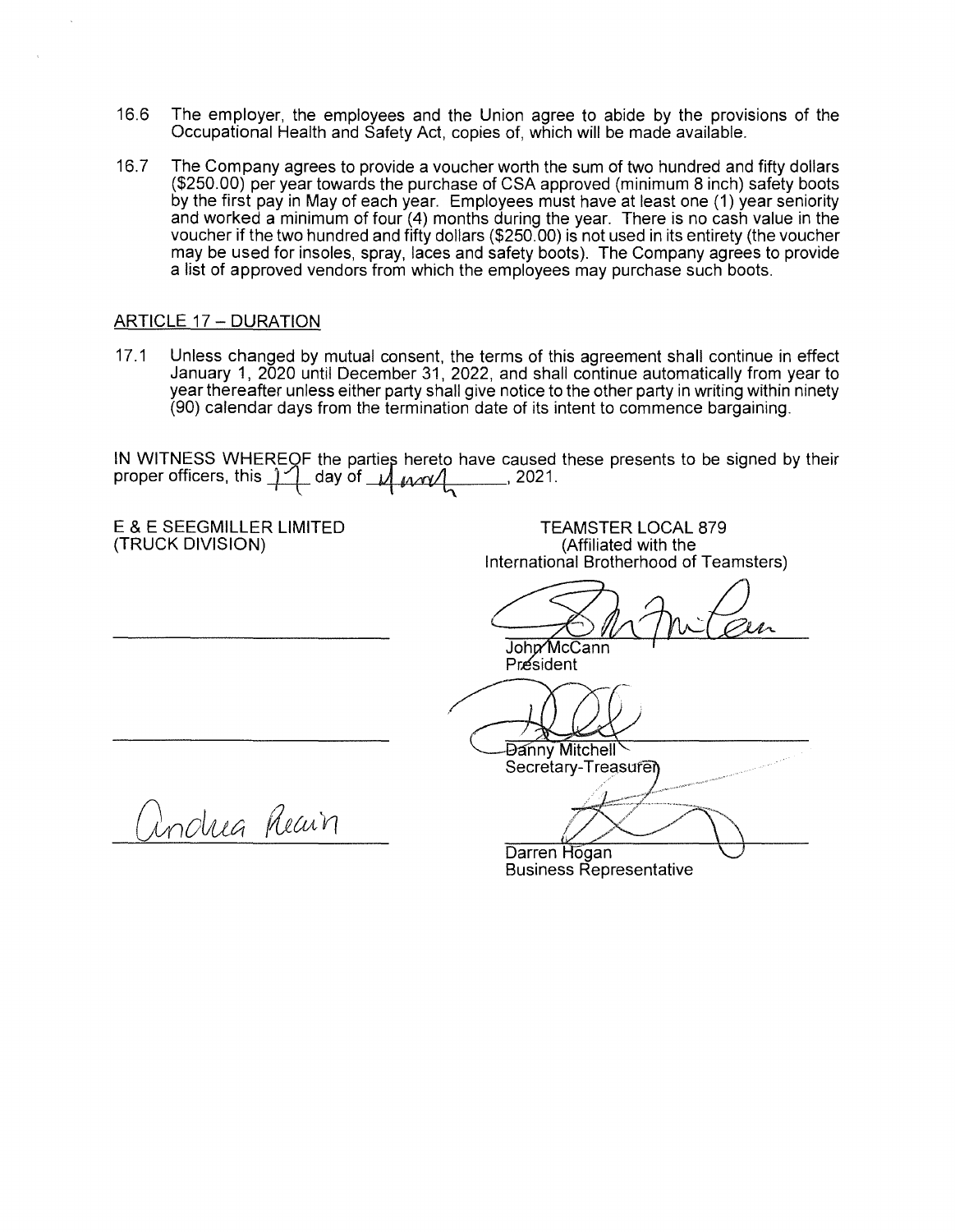### **SCHEDULE "A"**

The following rates of wages shall be in effect from the dates indicated with the under-noted qualifications.

| Classifications &<br>Rates of Pay                         | Current | Jan 1<br>2020 | Jan 1<br>2021 | Jan 1<br>2022 |
|-----------------------------------------------------------|---------|---------------|---------------|---------------|
| Dump Truck<br>(Single Axle)<br>Operator                   | \$26.65 | \$27.40       | \$28.15       | \$28.90       |
| Dump Truck<br>(Tandem Axle)<br>Operator                   | \$27.65 | \$28.40       | \$29.15       | \$29.90       |
| Tri-Axle Dump                                             | \$27.45 | \$28.20       | \$28.95       | \$29.70       |
| Fuel & Boom<br>Truck (over 3 tons)<br>Operator            | \$27.90 | \$28.65       | \$29.40       | \$30.15       |
| <b>Tractor Trailer</b><br>Operator including<br>semi-dump | \$28.30 | \$29.05       | \$29.80       | \$30.55       |

### ARTICLE 18 - HOURS OF WORK

- 18.1 A shift premium of one dollar (\$1.00) per hour will be paid for hours worked on any shift which is scheduled by the Company to commence after 6 p.m.
- 18.2 The following sections and paragraphs are intended to define the normal hours of work and shall not be construed as a guarantee of hours of work per day or per week, or of days of work per week.
- 18.3 At the Company's discretion, a new employee/ trainee may be hired at a reduced rate of pay in accordance with the following schedule.

#### **SCHEDULE**

| <b>EMPLOYMENT PERIOD</b><br>(MONTHS) | % OF CLASSIFICATION<br><b>RATE</b> |
|--------------------------------------|------------------------------------|
| <b>Starting Rate</b>                 | 55                                 |
| After 3 months                       | 65                                 |
| After 12 months                      | 75                                 |
| After 18 months                      | 85                                 |
| After 24 months                      | 100                                |

Should a new employee/trainee be hired at a rate above the minimum allowed in the schedule, the starting rate will be computed as a percentage of the full rate and pay escalation will then proceed in accordance with the established schedule. The wages of the new employee/trainee a established for the Classification hired is as contained in Schedule "A".

18.4 The regular hours of work for employees engaged in work covered by the agreement shall consist of not more than fifty (50) hours per week excluding lunch periods and travelling time to and from the jobs. Work performed in excess of fifty (50) hours per week and ten and one half (10  $\frac{1}{2}$ ) hours per day, will be paid for at the rate of time and one half (1 ½) of the employee's regular hourly rate.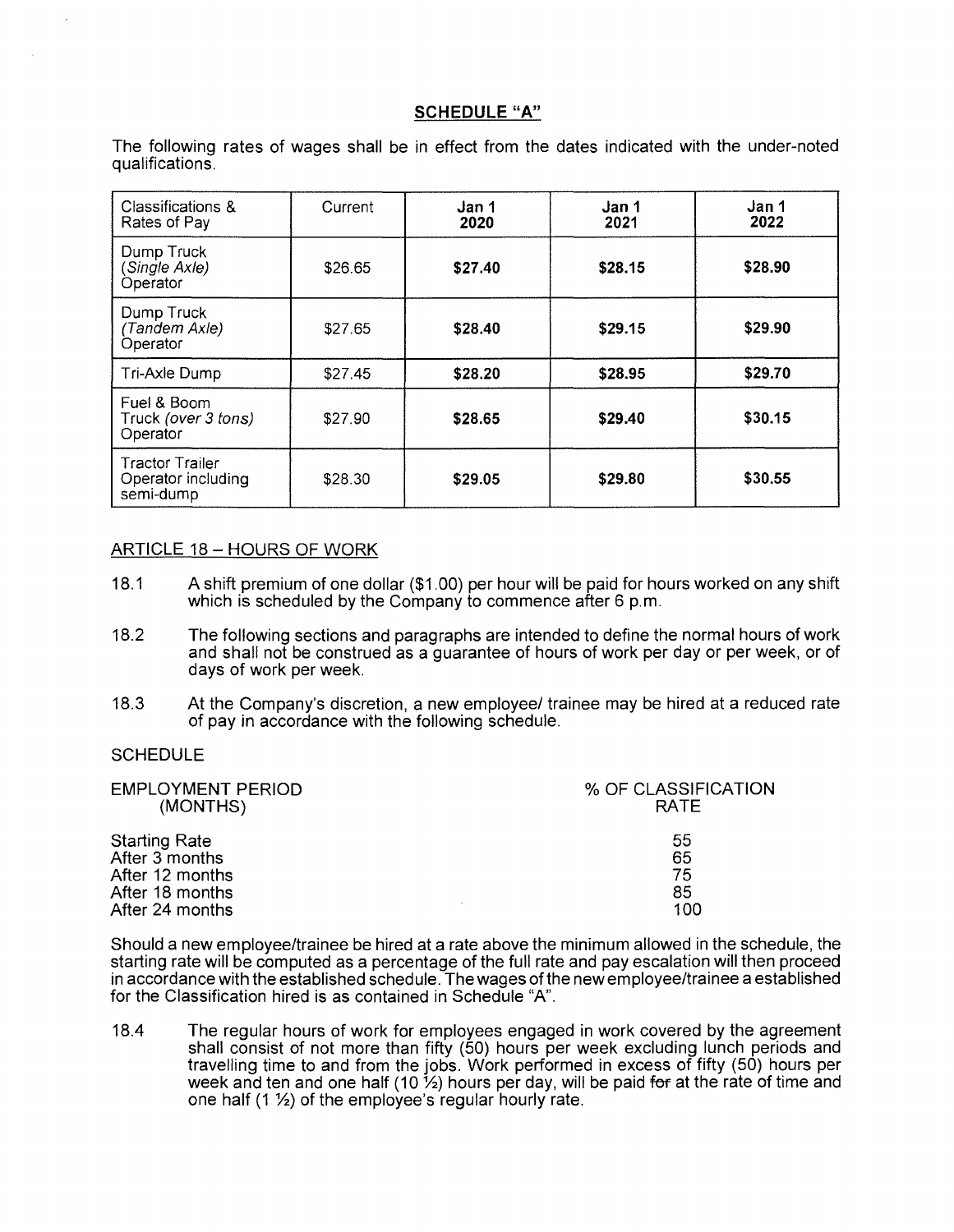- 18.5 Overtime at the rate of double time, the employees' regular hourly rate will be paid for work performed on Sunday. Work performed on Saturday shall be paid at time and one half (1 ½) the employee's regular hourly rate.
- 18.6 Employees shall notify their supervisor/dispatch at beginning of each shift if they are available to work overtime.
- 18.7 It is agreed that where employees are engaged in emergency work, winter snow removal and sanding, overtime rates shall not apply.
- 18. 8 The Company will endeavour to schedule a normal length work shift for snow removal, sanding and emergency work where conditions allow.
- 18.9 The Company agrees to supply the employee with work gloves on an exchange basis, when his worn out gloves are returned.

## ARTICLE 19- PAID HOLIDAYS

19.1 The following holidays shall be observed as paid holidays:

New Year's Day Boxing Day Easter Monday Victoria Day **Thanksgiving** Family Day

Canada Day Good Friday Civic Holiday Labour Day Christmas Day

- 19.2 Employees who have completed their probationary period and are available for work and work as required on the normal shift preceding or following a paid holiday, shall be paid for such holiday at the rate of ten (10) times their classified hourly rate of pay. An employee who has not worked within fifteen (15) days immediately prior to the holiday will not be entitled to holiday pay, An employee who is recalled to work during the week in which a paid holiday occurs will be paid for the holiday. Employees working on Easter Monday will be paid at their regular rate of pay.
- 19.3 It is mutually agreed that should a paid holiday fall within a work week, either the closest Monday or Friday to the holiday may be deemed to be the holiday provided that the Company and the majority of the employees agree thereto.
- 19.4 Employees told to report for work on a paid holiday shall receive time and one-half (1 ½) times their regular hourly rate for all hours worked in addition to the paid holiday.

## ARTICLE 20 - REPORTING ALLOWANCE

20.1 An employee who reports for work at the regular starting time unless directed not to report, and for who, no work is available, will receive four (4) hours pay, provided he remains at the job if requested to do so by the supervisor.

## ARTICLE 21 - VACATION ALLOWANCE

- 21.1 Each employee covered by this Agreement shall be entitled to vacation payment in the amount of four percent (4%) of wages earned by him in the twelve (12) month period ending June 3oth in each year of this contract.
- 21.2 Each employee covered by this Agreement who has completed five (5) years of service with the Company shall be entitled to vacation payment in the amount of six percent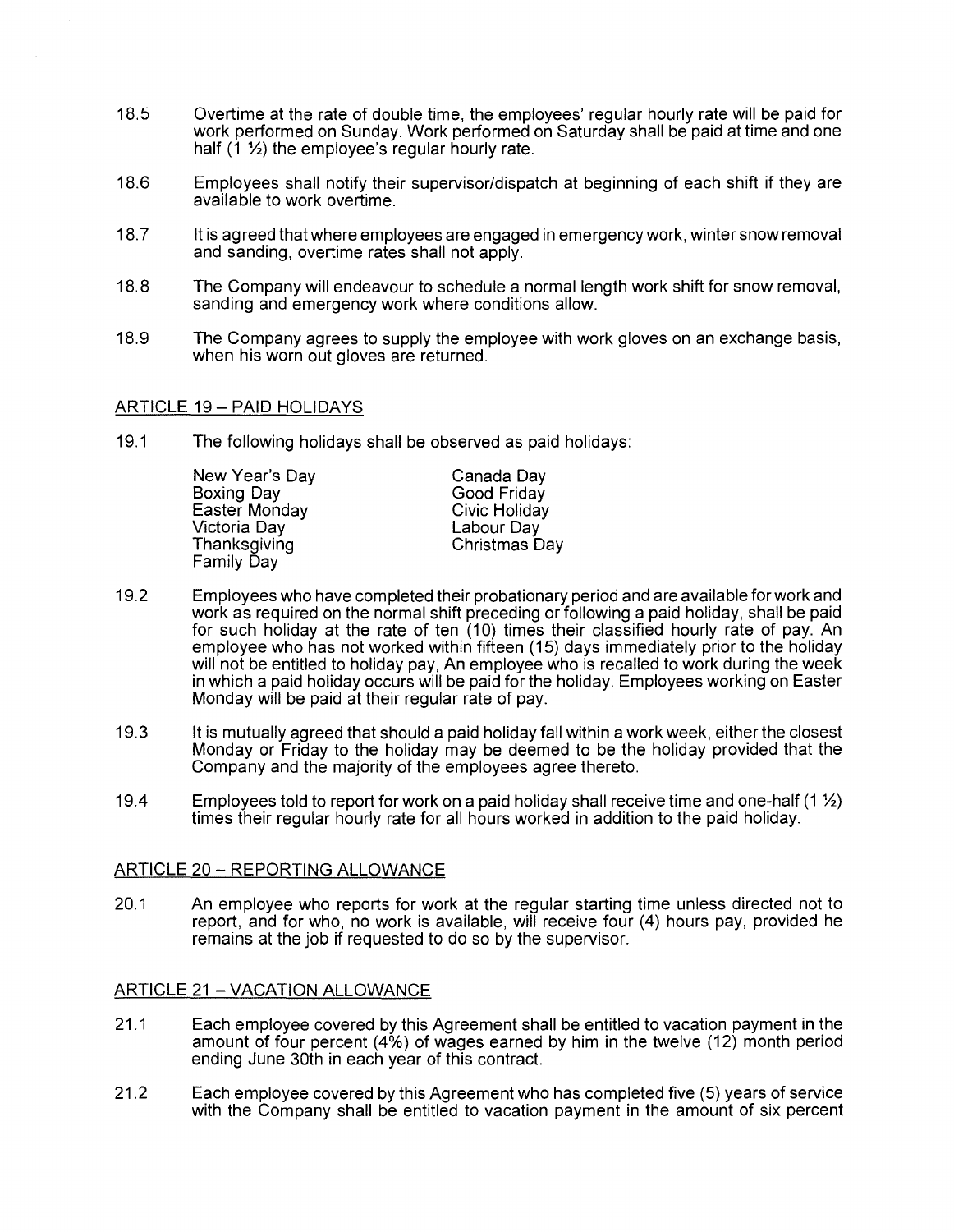(6%) of wages earned by him in the twelve (12) month period ending June 30th in each year of this contract starting from the completion date of the five (5) year period.

- 21.3 Each employee covered by this Agreement who has completed twelve (12) years of service with the Company shall be entitled to vacation payment in the amount of eight percent (8%) of wages earned by him in the twelve ( 12) month period ending June 30th in each year of this contract starting from the completion date of the twelve (12) year period.
- 21.4 Each employee covered by this Agreement who has completed twenty-two (22) years of service with the Company shall be entitled to vacation payment in the amount of ten percent (10%) of wages earned by him in the twelve (12) month period ending June 30th in each year of this Collective Agreement starting from the completion date of the twentytwo (22) year period.
- 21.5 Employees service with the Company shall not be broken during layoff, accident, sickness or leave of absence granted by the Company. However, any employee who quits the Company or is discharged for just cause, and not reinstated through the grievance procedure, shall lose his seniority with the Company, and if re-hired, would become a probationary employee.
- 21.6 If an employee's employment is terminated for any reason whatsoever, he will be paid his accumulated vacation credits calculated from the previous July 1st. The foregoing will not apply to laid-off employees.
- 21.7 Vacation pay shall be calculated the employees' last vacation payment in each year of entitlement and shall be paid not later than the third (3rd) week of July and November in each year on a separate cheque or direct deposit.

The employee may request to receive vacation pay at any time during the year if such request is made at least one (1) week prior to the pay date.

- 21.8 Employees will not be entitled to more than four (4) weeks vacation in any year.
- 21.9 Employees having seniority shall have preference in the scheduling of their vacation periods. Employee will be requested to indicate their preference for the year on a list, which shall be posted on April 15th of each year. On May 15th, the Company will remove such list and prepare the final vacation schedule and post same not later than June 1st, onto the bulletin board.
- 21.10 Once the yearly schedule has been posted, employees shall be bound accordingly. The Company will continue the past practice of allowing extended summer vacations on a cooperative basis with a reasonable explanation to the Company, which will be posted with the regular holiday schedule. Employees will be allowed one (1) week vacation according to their seniority, during the period June 1st to November 30th of each year with the remainder during the off-season between December 1st and April 15th.
- 21.11 One week of vacation will normally be scheduled and counted for everyone during the Christmas and New Year period, unless work is scheduled for them.

## ARTICLE 22 - HEALTH BENEFITS

The Company agrees to pay the premium cost of the following benefits:

## 22.1 **Group Life and Accidental Death & Dismemberment:**

Term of the Collective Agreement - \$42,000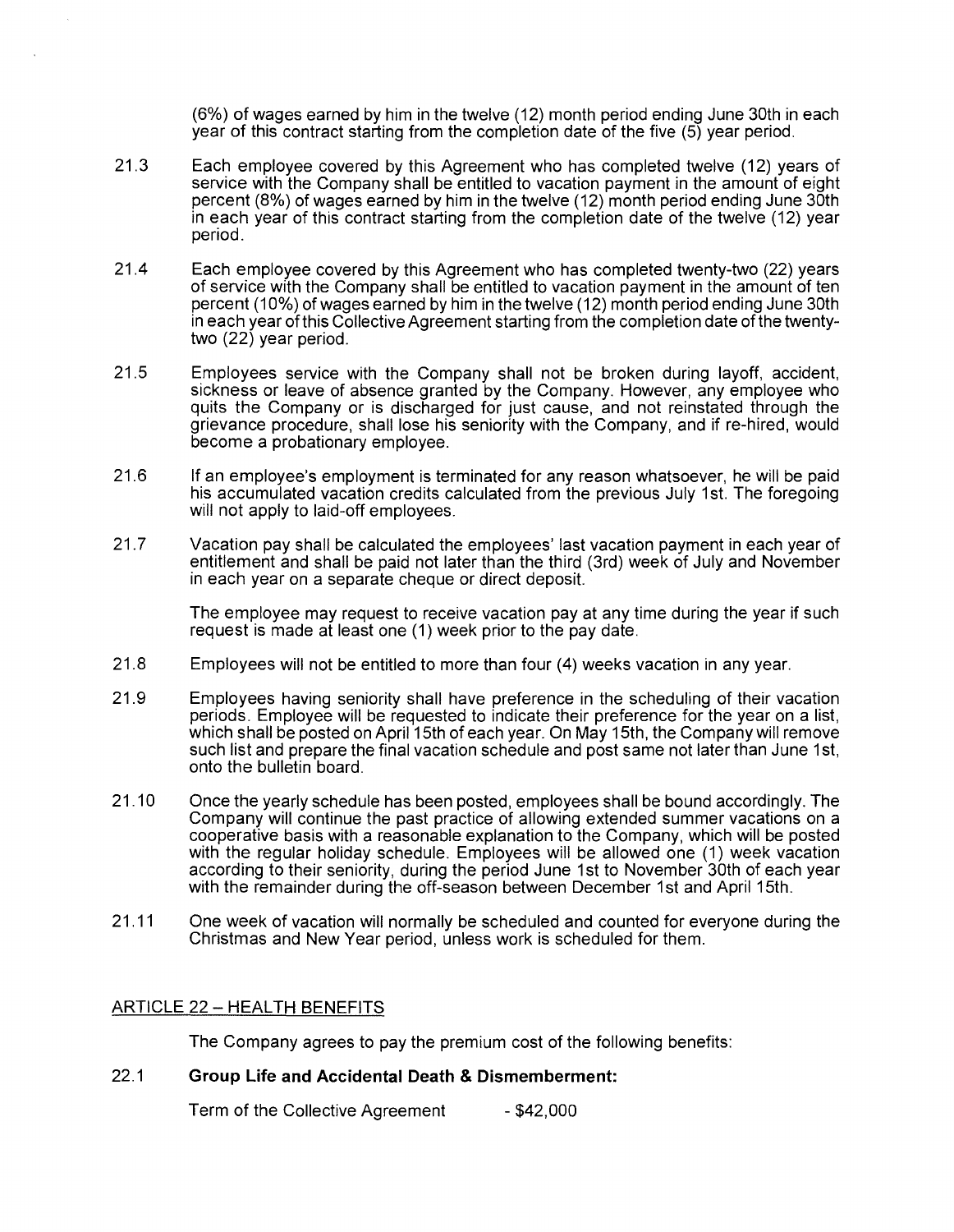- 22.2 Weekly Indemnity (First day accident or hospital confinement; Sixth (6) day sickness) for a period of twenty-six (26) weeks to the El maximum (rebates to accrue to the Company),
- 22.3 The major medical standard package shall include:
	- a) **Prescribed Drugs:**

90-10% Employer, Employee Co-Insurance on drugs legally requiring a prescription as defined per SHNS Plan 88.

b) **Vision Care:** 

Frames - Maximum allowance \$125.00 Lenses  $-100\%$  to maximum of \$500.00 Contact Lenses to maximum of \$250.00 Eligible allowance once every two (2) years.

- 22.4 **Long Term Disability Benefit** will be \$1,800.00 per month, payable after a waiting period of 41 weeks, in cases of total disability from sickness or accident.
- 22.5 The ODA schedule of fees will be one year behind the current dental fee guide. Dental Check-ups will be covered once every nine (9) months. Orthodontic coverage for dependent children, 50% coverage, with a lifetime maximum of three thousand five hundred dollars (\$3,500.00).
- 22.6 The aforementioned provisions are subject to the terms of the plans in each case including eligibility requirements as established under the plans.
- 22.7 A probationary or laid-off employee shall become eligible on the first of the month following completion of his probationary period. The Company will pay its share of monthly benefits where an employee works five (5) or more days in any month.
- 22.8 In the event of sickness or accident, the Company will maintain the above premiums up to six (6) months only.
- 22.9 Changes in the level of an employee's health benefits will become effective on the first (1st) of the month following ratification of the labour agreement for all employees actively at work on that date. For employees who are not actively at work on that date, the changes will become effective on the date he returns to active employment.
- 22.10 An employee absent due to seasonal layoff, will have the right to maintain all benefits, except weekly indemnity and LTD Benefits in force for six (6) months, by paying his own premiums, providing the employer is notified within fifteen (15) days of layoff date as to employee's intent of continued coverage, Failure to comply will result in cancellation of coverage.
- 22.11 In the event of a temporary lay off, the Company will pay group life, AD &D health and dental premiums, for up to three (3) months for employees with over ten (10) years of seniority and with eight (8) months or more of continuous service immediately preceding the temporary lay off. For periods in excess of three (3) months, employees may continue their coverage by paying the required premiums in accordance with 5.11 above.
- 22.12 Life, health and dental coverage available for purchase by employees for early retirees between ages 60 to 65.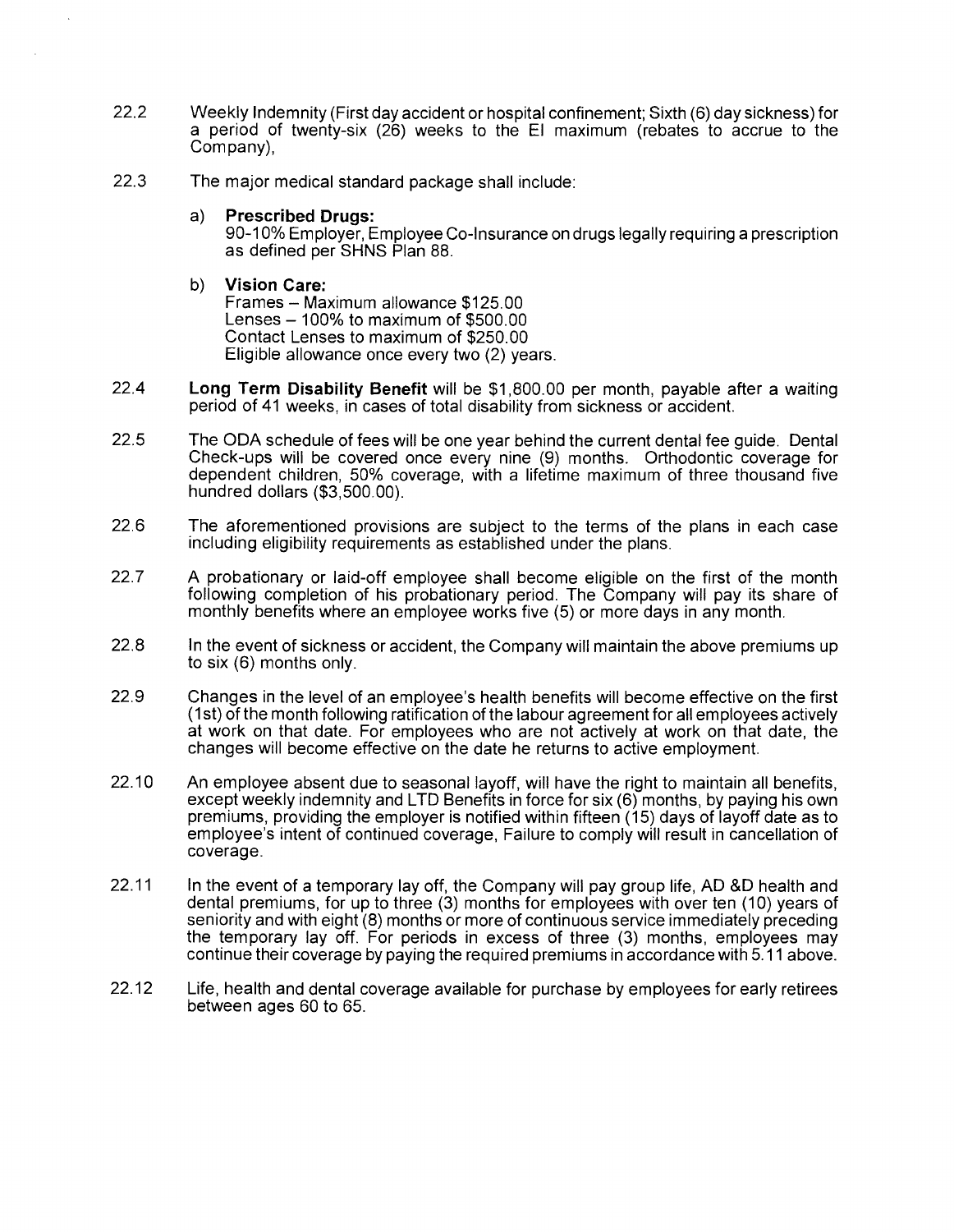# ARTICLE 23 - TRAVELLING AND LIVING ALLOWANCE

23.1 Employees working on jobs located outside the Regional Municipality of Waterloo, will be allowed six dollars (\$6.00) a day for travelling allowance, provided that this allowance will not be paid where a resident camp or transportation is provided by the Company.

# ARTICLE 24- LIVING ALLOWANCE

24.1 The Company agrees to continue its present Company policy concerning meal allowance and living arrangements in camp provided by the Company on out of town jobs.

## ARTICLE 25-TRAINING PERIOD AND RATES

- 25.1 New employees wanting to qualify for higher classifications and any employee transferred from another Union may be placed in training for a period not to exceed sixty (60) working days for float driver position and up to thirty (30) for any other classification. An extended term may be granted after sixty (60) days, but only by mutual agreement of the Union and the Company after first holding a meeting with the employee affected to determine if the training period will be extended. Before an employee is placed in training, he is required to sign a form acknowledging the terms and conditions to be applied while training. A copy of acknowledgement to be forwarded to the Union.
- 25.2 If an employee fails to qualify during training, and is returned to the classification he held before entering training, his rate will be adjusted to the proper rate for his classification.
- 25.3 During the training period, the rates will be less than the agreement rate for the classification which the employee is qualifying for.

## ARTICLE 26- BEREAVEMENT PAY

- 26.1 The Company will grant upon request up to three (3) working days leave of absence with pay in the event of the death of an employees' father, mother, brother, sister including in-laws, spouse, child, or grandparents. Such leaves of absence are not automatic and shall only be granted when the circumstances are required for the purpose of attending the funeral and/or making funeral arrangements.
- 26.2 The pay for each working day's leave of absence allowed under the above will be nine (9) hours at the employees' regular hourly rate.

## ARTICLE 27 - JURY DUTY

- 27.1 Any employee who is required to serve on jury duty or subpoenaed as a crown witness shall be paid the difference between the amount paid for such service and nine (9) hours pay, computed at his normal hourly rate for regular hours lost from work, subject to the following provisions:
- 27.2 Employees must notify the Company immediately upon receipt of notice of selection for jury duty or upon receipt of a subpoena as a crown witness,
- 27.3 Any employee called for jury duty or subpoenaed as a crown witness and who is temporarily excused from attendance at Court, must report for work if a reasonable period of time remains to be worked on his shift;
- 27.4 The employee must furnish a written statement from the proper public official, showing the date and time served and the amount of pay received.